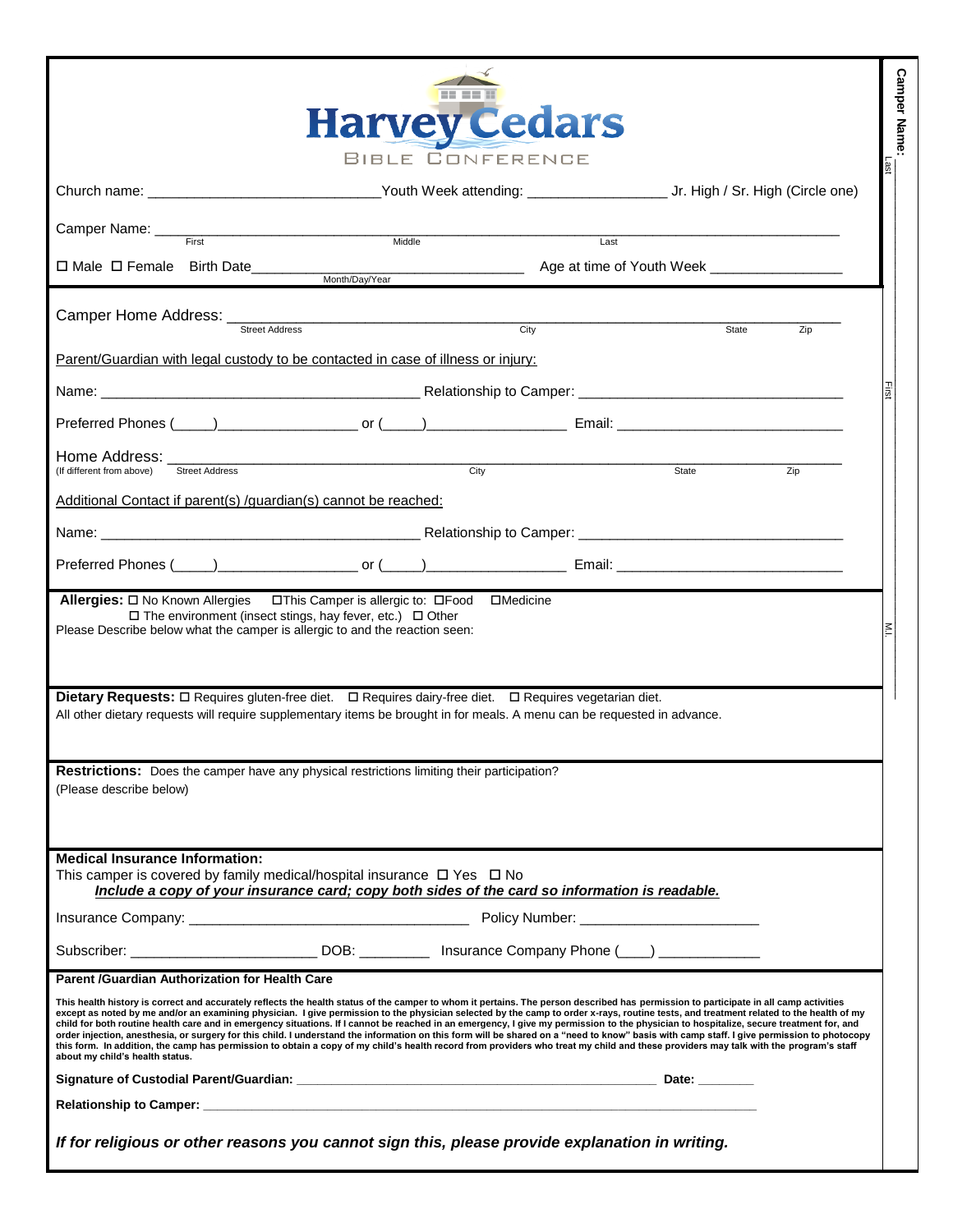| from health care providers or state or local governments are acceptable; please attach to this form.<br>Dose 1<br>Dose 2<br>Dose 5<br>Immunization<br>Dose 3<br>Dose 4<br>Most Recent Dose Month/year<br>Month/Year<br>Month/Year<br>Month/Year<br>Month/Year<br>Month/year<br>Diphtheria, Tetanus, Pertussis*<br>(DTaP) or TdaP)<br>Tetanus booster ★<br>(dT) or (TdaP)<br>Mumps, Measles, Rubella ★<br>(MMR)<br>Polio $\star$<br>(IPV)<br>Haemophilus Influenzae type B<br>(HIB)<br>Pneumococcal<br>(PCV)<br><b>Hepatitis B</b><br><b>Hepatitis A</b><br>Varicella<br>Had Chicken Pox<br>Date:<br>(Chicken Pox)<br>Meningococcal Meningitis<br>(MCV4)<br>Tuberculosis (TB) Test<br>$\Box$ Negative<br>□ Positive<br>Date:<br>If your camper has not been fully immunized, please sign the following statement: I understand and accept the risks to my child from not being fully immunized.<br>Relationship to Camper: Network and Camper and Camper and Camper and Camper and Camper and Camper and Camper and Camper and Camper and Camper and Camper and Camper and Camper and Camper and Camper and Camper and Camper and<br><b>Medication</b> $\Box$ This camper will not take any daily medication while attending camp<br>$\Box$ This camper will take the following daily medication(s) while attending camp:<br>"Medication" is any substance a person takes to maintain and/or improve their health. This includes vitamins and natural remedies.<br>New Jersey Law requires medication to be in original pharmacy containers with labels which show the camper's name and how the medication<br>should be given. Please provide enough of each medication to last the entire time the camper will be at camp. New Jersey law also requires all<br>medications to be administered by the Camp Nurse/Health Director and not kept in the camper's accommodations.<br>Name of Medication<br>Date Started<br>Reason for Taking<br>When it is given<br>Amount or dose given<br>How it is given<br>□ Breakfast<br>□ Lunch<br>$\square$ Dinner<br>$\square$ Bedtime<br>$\Box$ Other:<br>$\square$ Breakfast<br>$\Box$ Lunch<br>□ Dinner<br>$\square$ Bedtime<br>$\Box$ Other:<br>$\square$ Breakfast<br>$\Box$ Lunch<br>□ Dinner<br>$\square$ Bedtime<br>$\Box$ Other:<br>The following non-prescription medications may be stocked in the Camp Health Center and are used on an as-needed basis to manage illness and injury.<br>Please cross out and initial those medications the camper should not be given.<br>Acetaminophen (Tylenol) [Please initial _________]<br>Ibuprofen (Advil, Motrin) [Please initial_________]<br>Cough Syrup [Please initial ____________]<br>Phenylephrine decongestant (Sudafed) [Please initial ____________]<br>Antihistamine/allergy medicine (Benadryl) [Please initial __________]<br>Bismuth Subsalicylate for Diarrhea (Pepto-Bismol) [Please initial _________]<br>Laxatives for constipation (Ex-Lax) [Please initial    <br>As the parent/guardian of the above camper, I request that the medication described above be administered to my child and release Harvey Cedars Bible Conference<br>and/or the Church Youth Pastor/Leader from liability for any damages my child may suffer as a result of this request.<br><b>Signature of Custodial Parent/Guardian:</b><br>Date: |  |  |  | Immunization History: Provide the month and year for each immunization. Starred (*) immunizations must be current. Copies of immunization forms |
|-------------------------------------------------------------------------------------------------------------------------------------------------------------------------------------------------------------------------------------------------------------------------------------------------------------------------------------------------------------------------------------------------------------------------------------------------------------------------------------------------------------------------------------------------------------------------------------------------------------------------------------------------------------------------------------------------------------------------------------------------------------------------------------------------------------------------------------------------------------------------------------------------------------------------------------------------------------------------------------------------------------------------------------------------------------------------------------------------------------------------------------------------------------------------------------------------------------------------------------------------------------------------------------------------------------------------------------------------------------------------------------------------------------------------------------------------------------------------------------------------------------------------------------------------------------------------------------------------------------------------------------------------------------------------------------------------------------------------------------------------------------------------------------------------------------------------------------------------------------------------------------------------------------------------------------------------------------------------------------------------------------------------------------------------------------------------------------------------------------------------------------------------------------------------------------------------------------------------------------------------------------------------------------------------------------------------------------------------------------------------------------------------------------------------------------------------------------------------------------------------------------------------------------------------------------------------------------------------------------------------------------------------------------------------------------------------------------------------------------------------------------------------------------------------------------------------------------------------------------------------------------------------------------------------------------------------------------------------------------------------------------------------------------------------------------------------------------------------------------------------------------------------------------------------------------------------------------------------------------------------------------------------------------------------------------------------------------|--|--|--|-------------------------------------------------------------------------------------------------------------------------------------------------|
|                                                                                                                                                                                                                                                                                                                                                                                                                                                                                                                                                                                                                                                                                                                                                                                                                                                                                                                                                                                                                                                                                                                                                                                                                                                                                                                                                                                                                                                                                                                                                                                                                                                                                                                                                                                                                                                                                                                                                                                                                                                                                                                                                                                                                                                                                                                                                                                                                                                                                                                                                                                                                                                                                                                                                                                                                                                                                                                                                                                                                                                                                                                                                                                                                                                                                                                                     |  |  |  |                                                                                                                                                 |
|                                                                                                                                                                                                                                                                                                                                                                                                                                                                                                                                                                                                                                                                                                                                                                                                                                                                                                                                                                                                                                                                                                                                                                                                                                                                                                                                                                                                                                                                                                                                                                                                                                                                                                                                                                                                                                                                                                                                                                                                                                                                                                                                                                                                                                                                                                                                                                                                                                                                                                                                                                                                                                                                                                                                                                                                                                                                                                                                                                                                                                                                                                                                                                                                                                                                                                                                     |  |  |  |                                                                                                                                                 |
|                                                                                                                                                                                                                                                                                                                                                                                                                                                                                                                                                                                                                                                                                                                                                                                                                                                                                                                                                                                                                                                                                                                                                                                                                                                                                                                                                                                                                                                                                                                                                                                                                                                                                                                                                                                                                                                                                                                                                                                                                                                                                                                                                                                                                                                                                                                                                                                                                                                                                                                                                                                                                                                                                                                                                                                                                                                                                                                                                                                                                                                                                                                                                                                                                                                                                                                                     |  |  |  |                                                                                                                                                 |
|                                                                                                                                                                                                                                                                                                                                                                                                                                                                                                                                                                                                                                                                                                                                                                                                                                                                                                                                                                                                                                                                                                                                                                                                                                                                                                                                                                                                                                                                                                                                                                                                                                                                                                                                                                                                                                                                                                                                                                                                                                                                                                                                                                                                                                                                                                                                                                                                                                                                                                                                                                                                                                                                                                                                                                                                                                                                                                                                                                                                                                                                                                                                                                                                                                                                                                                                     |  |  |  |                                                                                                                                                 |
|                                                                                                                                                                                                                                                                                                                                                                                                                                                                                                                                                                                                                                                                                                                                                                                                                                                                                                                                                                                                                                                                                                                                                                                                                                                                                                                                                                                                                                                                                                                                                                                                                                                                                                                                                                                                                                                                                                                                                                                                                                                                                                                                                                                                                                                                                                                                                                                                                                                                                                                                                                                                                                                                                                                                                                                                                                                                                                                                                                                                                                                                                                                                                                                                                                                                                                                                     |  |  |  |                                                                                                                                                 |
|                                                                                                                                                                                                                                                                                                                                                                                                                                                                                                                                                                                                                                                                                                                                                                                                                                                                                                                                                                                                                                                                                                                                                                                                                                                                                                                                                                                                                                                                                                                                                                                                                                                                                                                                                                                                                                                                                                                                                                                                                                                                                                                                                                                                                                                                                                                                                                                                                                                                                                                                                                                                                                                                                                                                                                                                                                                                                                                                                                                                                                                                                                                                                                                                                                                                                                                                     |  |  |  |                                                                                                                                                 |
|                                                                                                                                                                                                                                                                                                                                                                                                                                                                                                                                                                                                                                                                                                                                                                                                                                                                                                                                                                                                                                                                                                                                                                                                                                                                                                                                                                                                                                                                                                                                                                                                                                                                                                                                                                                                                                                                                                                                                                                                                                                                                                                                                                                                                                                                                                                                                                                                                                                                                                                                                                                                                                                                                                                                                                                                                                                                                                                                                                                                                                                                                                                                                                                                                                                                                                                                     |  |  |  |                                                                                                                                                 |
|                                                                                                                                                                                                                                                                                                                                                                                                                                                                                                                                                                                                                                                                                                                                                                                                                                                                                                                                                                                                                                                                                                                                                                                                                                                                                                                                                                                                                                                                                                                                                                                                                                                                                                                                                                                                                                                                                                                                                                                                                                                                                                                                                                                                                                                                                                                                                                                                                                                                                                                                                                                                                                                                                                                                                                                                                                                                                                                                                                                                                                                                                                                                                                                                                                                                                                                                     |  |  |  |                                                                                                                                                 |
|                                                                                                                                                                                                                                                                                                                                                                                                                                                                                                                                                                                                                                                                                                                                                                                                                                                                                                                                                                                                                                                                                                                                                                                                                                                                                                                                                                                                                                                                                                                                                                                                                                                                                                                                                                                                                                                                                                                                                                                                                                                                                                                                                                                                                                                                                                                                                                                                                                                                                                                                                                                                                                                                                                                                                                                                                                                                                                                                                                                                                                                                                                                                                                                                                                                                                                                                     |  |  |  |                                                                                                                                                 |
|                                                                                                                                                                                                                                                                                                                                                                                                                                                                                                                                                                                                                                                                                                                                                                                                                                                                                                                                                                                                                                                                                                                                                                                                                                                                                                                                                                                                                                                                                                                                                                                                                                                                                                                                                                                                                                                                                                                                                                                                                                                                                                                                                                                                                                                                                                                                                                                                                                                                                                                                                                                                                                                                                                                                                                                                                                                                                                                                                                                                                                                                                                                                                                                                                                                                                                                                     |  |  |  |                                                                                                                                                 |
|                                                                                                                                                                                                                                                                                                                                                                                                                                                                                                                                                                                                                                                                                                                                                                                                                                                                                                                                                                                                                                                                                                                                                                                                                                                                                                                                                                                                                                                                                                                                                                                                                                                                                                                                                                                                                                                                                                                                                                                                                                                                                                                                                                                                                                                                                                                                                                                                                                                                                                                                                                                                                                                                                                                                                                                                                                                                                                                                                                                                                                                                                                                                                                                                                                                                                                                                     |  |  |  |                                                                                                                                                 |
|                                                                                                                                                                                                                                                                                                                                                                                                                                                                                                                                                                                                                                                                                                                                                                                                                                                                                                                                                                                                                                                                                                                                                                                                                                                                                                                                                                                                                                                                                                                                                                                                                                                                                                                                                                                                                                                                                                                                                                                                                                                                                                                                                                                                                                                                                                                                                                                                                                                                                                                                                                                                                                                                                                                                                                                                                                                                                                                                                                                                                                                                                                                                                                                                                                                                                                                                     |  |  |  |                                                                                                                                                 |
|                                                                                                                                                                                                                                                                                                                                                                                                                                                                                                                                                                                                                                                                                                                                                                                                                                                                                                                                                                                                                                                                                                                                                                                                                                                                                                                                                                                                                                                                                                                                                                                                                                                                                                                                                                                                                                                                                                                                                                                                                                                                                                                                                                                                                                                                                                                                                                                                                                                                                                                                                                                                                                                                                                                                                                                                                                                                                                                                                                                                                                                                                                                                                                                                                                                                                                                                     |  |  |  |                                                                                                                                                 |
|                                                                                                                                                                                                                                                                                                                                                                                                                                                                                                                                                                                                                                                                                                                                                                                                                                                                                                                                                                                                                                                                                                                                                                                                                                                                                                                                                                                                                                                                                                                                                                                                                                                                                                                                                                                                                                                                                                                                                                                                                                                                                                                                                                                                                                                                                                                                                                                                                                                                                                                                                                                                                                                                                                                                                                                                                                                                                                                                                                                                                                                                                                                                                                                                                                                                                                                                     |  |  |  |                                                                                                                                                 |
|                                                                                                                                                                                                                                                                                                                                                                                                                                                                                                                                                                                                                                                                                                                                                                                                                                                                                                                                                                                                                                                                                                                                                                                                                                                                                                                                                                                                                                                                                                                                                                                                                                                                                                                                                                                                                                                                                                                                                                                                                                                                                                                                                                                                                                                                                                                                                                                                                                                                                                                                                                                                                                                                                                                                                                                                                                                                                                                                                                                                                                                                                                                                                                                                                                                                                                                                     |  |  |  |                                                                                                                                                 |
|                                                                                                                                                                                                                                                                                                                                                                                                                                                                                                                                                                                                                                                                                                                                                                                                                                                                                                                                                                                                                                                                                                                                                                                                                                                                                                                                                                                                                                                                                                                                                                                                                                                                                                                                                                                                                                                                                                                                                                                                                                                                                                                                                                                                                                                                                                                                                                                                                                                                                                                                                                                                                                                                                                                                                                                                                                                                                                                                                                                                                                                                                                                                                                                                                                                                                                                                     |  |  |  |                                                                                                                                                 |
|                                                                                                                                                                                                                                                                                                                                                                                                                                                                                                                                                                                                                                                                                                                                                                                                                                                                                                                                                                                                                                                                                                                                                                                                                                                                                                                                                                                                                                                                                                                                                                                                                                                                                                                                                                                                                                                                                                                                                                                                                                                                                                                                                                                                                                                                                                                                                                                                                                                                                                                                                                                                                                                                                                                                                                                                                                                                                                                                                                                                                                                                                                                                                                                                                                                                                                                                     |  |  |  |                                                                                                                                                 |
|                                                                                                                                                                                                                                                                                                                                                                                                                                                                                                                                                                                                                                                                                                                                                                                                                                                                                                                                                                                                                                                                                                                                                                                                                                                                                                                                                                                                                                                                                                                                                                                                                                                                                                                                                                                                                                                                                                                                                                                                                                                                                                                                                                                                                                                                                                                                                                                                                                                                                                                                                                                                                                                                                                                                                                                                                                                                                                                                                                                                                                                                                                                                                                                                                                                                                                                                     |  |  |  |                                                                                                                                                 |
|                                                                                                                                                                                                                                                                                                                                                                                                                                                                                                                                                                                                                                                                                                                                                                                                                                                                                                                                                                                                                                                                                                                                                                                                                                                                                                                                                                                                                                                                                                                                                                                                                                                                                                                                                                                                                                                                                                                                                                                                                                                                                                                                                                                                                                                                                                                                                                                                                                                                                                                                                                                                                                                                                                                                                                                                                                                                                                                                                                                                                                                                                                                                                                                                                                                                                                                                     |  |  |  |                                                                                                                                                 |
|                                                                                                                                                                                                                                                                                                                                                                                                                                                                                                                                                                                                                                                                                                                                                                                                                                                                                                                                                                                                                                                                                                                                                                                                                                                                                                                                                                                                                                                                                                                                                                                                                                                                                                                                                                                                                                                                                                                                                                                                                                                                                                                                                                                                                                                                                                                                                                                                                                                                                                                                                                                                                                                                                                                                                                                                                                                                                                                                                                                                                                                                                                                                                                                                                                                                                                                                     |  |  |  |                                                                                                                                                 |
|                                                                                                                                                                                                                                                                                                                                                                                                                                                                                                                                                                                                                                                                                                                                                                                                                                                                                                                                                                                                                                                                                                                                                                                                                                                                                                                                                                                                                                                                                                                                                                                                                                                                                                                                                                                                                                                                                                                                                                                                                                                                                                                                                                                                                                                                                                                                                                                                                                                                                                                                                                                                                                                                                                                                                                                                                                                                                                                                                                                                                                                                                                                                                                                                                                                                                                                                     |  |  |  |                                                                                                                                                 |
|                                                                                                                                                                                                                                                                                                                                                                                                                                                                                                                                                                                                                                                                                                                                                                                                                                                                                                                                                                                                                                                                                                                                                                                                                                                                                                                                                                                                                                                                                                                                                                                                                                                                                                                                                                                                                                                                                                                                                                                                                                                                                                                                                                                                                                                                                                                                                                                                                                                                                                                                                                                                                                                                                                                                                                                                                                                                                                                                                                                                                                                                                                                                                                                                                                                                                                                                     |  |  |  |                                                                                                                                                 |
|                                                                                                                                                                                                                                                                                                                                                                                                                                                                                                                                                                                                                                                                                                                                                                                                                                                                                                                                                                                                                                                                                                                                                                                                                                                                                                                                                                                                                                                                                                                                                                                                                                                                                                                                                                                                                                                                                                                                                                                                                                                                                                                                                                                                                                                                                                                                                                                                                                                                                                                                                                                                                                                                                                                                                                                                                                                                                                                                                                                                                                                                                                                                                                                                                                                                                                                                     |  |  |  |                                                                                                                                                 |
|                                                                                                                                                                                                                                                                                                                                                                                                                                                                                                                                                                                                                                                                                                                                                                                                                                                                                                                                                                                                                                                                                                                                                                                                                                                                                                                                                                                                                                                                                                                                                                                                                                                                                                                                                                                                                                                                                                                                                                                                                                                                                                                                                                                                                                                                                                                                                                                                                                                                                                                                                                                                                                                                                                                                                                                                                                                                                                                                                                                                                                                                                                                                                                                                                                                                                                                                     |  |  |  |                                                                                                                                                 |
|                                                                                                                                                                                                                                                                                                                                                                                                                                                                                                                                                                                                                                                                                                                                                                                                                                                                                                                                                                                                                                                                                                                                                                                                                                                                                                                                                                                                                                                                                                                                                                                                                                                                                                                                                                                                                                                                                                                                                                                                                                                                                                                                                                                                                                                                                                                                                                                                                                                                                                                                                                                                                                                                                                                                                                                                                                                                                                                                                                                                                                                                                                                                                                                                                                                                                                                                     |  |  |  |                                                                                                                                                 |
|                                                                                                                                                                                                                                                                                                                                                                                                                                                                                                                                                                                                                                                                                                                                                                                                                                                                                                                                                                                                                                                                                                                                                                                                                                                                                                                                                                                                                                                                                                                                                                                                                                                                                                                                                                                                                                                                                                                                                                                                                                                                                                                                                                                                                                                                                                                                                                                                                                                                                                                                                                                                                                                                                                                                                                                                                                                                                                                                                                                                                                                                                                                                                                                                                                                                                                                                     |  |  |  |                                                                                                                                                 |
|                                                                                                                                                                                                                                                                                                                                                                                                                                                                                                                                                                                                                                                                                                                                                                                                                                                                                                                                                                                                                                                                                                                                                                                                                                                                                                                                                                                                                                                                                                                                                                                                                                                                                                                                                                                                                                                                                                                                                                                                                                                                                                                                                                                                                                                                                                                                                                                                                                                                                                                                                                                                                                                                                                                                                                                                                                                                                                                                                                                                                                                                                                                                                                                                                                                                                                                                     |  |  |  |                                                                                                                                                 |
|                                                                                                                                                                                                                                                                                                                                                                                                                                                                                                                                                                                                                                                                                                                                                                                                                                                                                                                                                                                                                                                                                                                                                                                                                                                                                                                                                                                                                                                                                                                                                                                                                                                                                                                                                                                                                                                                                                                                                                                                                                                                                                                                                                                                                                                                                                                                                                                                                                                                                                                                                                                                                                                                                                                                                                                                                                                                                                                                                                                                                                                                                                                                                                                                                                                                                                                                     |  |  |  |                                                                                                                                                 |
|                                                                                                                                                                                                                                                                                                                                                                                                                                                                                                                                                                                                                                                                                                                                                                                                                                                                                                                                                                                                                                                                                                                                                                                                                                                                                                                                                                                                                                                                                                                                                                                                                                                                                                                                                                                                                                                                                                                                                                                                                                                                                                                                                                                                                                                                                                                                                                                                                                                                                                                                                                                                                                                                                                                                                                                                                                                                                                                                                                                                                                                                                                                                                                                                                                                                                                                                     |  |  |  |                                                                                                                                                 |
|                                                                                                                                                                                                                                                                                                                                                                                                                                                                                                                                                                                                                                                                                                                                                                                                                                                                                                                                                                                                                                                                                                                                                                                                                                                                                                                                                                                                                                                                                                                                                                                                                                                                                                                                                                                                                                                                                                                                                                                                                                                                                                                                                                                                                                                                                                                                                                                                                                                                                                                                                                                                                                                                                                                                                                                                                                                                                                                                                                                                                                                                                                                                                                                                                                                                                                                                     |  |  |  |                                                                                                                                                 |
|                                                                                                                                                                                                                                                                                                                                                                                                                                                                                                                                                                                                                                                                                                                                                                                                                                                                                                                                                                                                                                                                                                                                                                                                                                                                                                                                                                                                                                                                                                                                                                                                                                                                                                                                                                                                                                                                                                                                                                                                                                                                                                                                                                                                                                                                                                                                                                                                                                                                                                                                                                                                                                                                                                                                                                                                                                                                                                                                                                                                                                                                                                                                                                                                                                                                                                                                     |  |  |  |                                                                                                                                                 |
|                                                                                                                                                                                                                                                                                                                                                                                                                                                                                                                                                                                                                                                                                                                                                                                                                                                                                                                                                                                                                                                                                                                                                                                                                                                                                                                                                                                                                                                                                                                                                                                                                                                                                                                                                                                                                                                                                                                                                                                                                                                                                                                                                                                                                                                                                                                                                                                                                                                                                                                                                                                                                                                                                                                                                                                                                                                                                                                                                                                                                                                                                                                                                                                                                                                                                                                                     |  |  |  |                                                                                                                                                 |
|                                                                                                                                                                                                                                                                                                                                                                                                                                                                                                                                                                                                                                                                                                                                                                                                                                                                                                                                                                                                                                                                                                                                                                                                                                                                                                                                                                                                                                                                                                                                                                                                                                                                                                                                                                                                                                                                                                                                                                                                                                                                                                                                                                                                                                                                                                                                                                                                                                                                                                                                                                                                                                                                                                                                                                                                                                                                                                                                                                                                                                                                                                                                                                                                                                                                                                                                     |  |  |  |                                                                                                                                                 |
|                                                                                                                                                                                                                                                                                                                                                                                                                                                                                                                                                                                                                                                                                                                                                                                                                                                                                                                                                                                                                                                                                                                                                                                                                                                                                                                                                                                                                                                                                                                                                                                                                                                                                                                                                                                                                                                                                                                                                                                                                                                                                                                                                                                                                                                                                                                                                                                                                                                                                                                                                                                                                                                                                                                                                                                                                                                                                                                                                                                                                                                                                                                                                                                                                                                                                                                                     |  |  |  |                                                                                                                                                 |
|                                                                                                                                                                                                                                                                                                                                                                                                                                                                                                                                                                                                                                                                                                                                                                                                                                                                                                                                                                                                                                                                                                                                                                                                                                                                                                                                                                                                                                                                                                                                                                                                                                                                                                                                                                                                                                                                                                                                                                                                                                                                                                                                                                                                                                                                                                                                                                                                                                                                                                                                                                                                                                                                                                                                                                                                                                                                                                                                                                                                                                                                                                                                                                                                                                                                                                                                     |  |  |  |                                                                                                                                                 |
|                                                                                                                                                                                                                                                                                                                                                                                                                                                                                                                                                                                                                                                                                                                                                                                                                                                                                                                                                                                                                                                                                                                                                                                                                                                                                                                                                                                                                                                                                                                                                                                                                                                                                                                                                                                                                                                                                                                                                                                                                                                                                                                                                                                                                                                                                                                                                                                                                                                                                                                                                                                                                                                                                                                                                                                                                                                                                                                                                                                                                                                                                                                                                                                                                                                                                                                                     |  |  |  |                                                                                                                                                 |
|                                                                                                                                                                                                                                                                                                                                                                                                                                                                                                                                                                                                                                                                                                                                                                                                                                                                                                                                                                                                                                                                                                                                                                                                                                                                                                                                                                                                                                                                                                                                                                                                                                                                                                                                                                                                                                                                                                                                                                                                                                                                                                                                                                                                                                                                                                                                                                                                                                                                                                                                                                                                                                                                                                                                                                                                                                                                                                                                                                                                                                                                                                                                                                                                                                                                                                                                     |  |  |  |                                                                                                                                                 |
|                                                                                                                                                                                                                                                                                                                                                                                                                                                                                                                                                                                                                                                                                                                                                                                                                                                                                                                                                                                                                                                                                                                                                                                                                                                                                                                                                                                                                                                                                                                                                                                                                                                                                                                                                                                                                                                                                                                                                                                                                                                                                                                                                                                                                                                                                                                                                                                                                                                                                                                                                                                                                                                                                                                                                                                                                                                                                                                                                                                                                                                                                                                                                                                                                                                                                                                                     |  |  |  |                                                                                                                                                 |
|                                                                                                                                                                                                                                                                                                                                                                                                                                                                                                                                                                                                                                                                                                                                                                                                                                                                                                                                                                                                                                                                                                                                                                                                                                                                                                                                                                                                                                                                                                                                                                                                                                                                                                                                                                                                                                                                                                                                                                                                                                                                                                                                                                                                                                                                                                                                                                                                                                                                                                                                                                                                                                                                                                                                                                                                                                                                                                                                                                                                                                                                                                                                                                                                                                                                                                                                     |  |  |  |                                                                                                                                                 |
|                                                                                                                                                                                                                                                                                                                                                                                                                                                                                                                                                                                                                                                                                                                                                                                                                                                                                                                                                                                                                                                                                                                                                                                                                                                                                                                                                                                                                                                                                                                                                                                                                                                                                                                                                                                                                                                                                                                                                                                                                                                                                                                                                                                                                                                                                                                                                                                                                                                                                                                                                                                                                                                                                                                                                                                                                                                                                                                                                                                                                                                                                                                                                                                                                                                                                                                                     |  |  |  |                                                                                                                                                 |
|                                                                                                                                                                                                                                                                                                                                                                                                                                                                                                                                                                                                                                                                                                                                                                                                                                                                                                                                                                                                                                                                                                                                                                                                                                                                                                                                                                                                                                                                                                                                                                                                                                                                                                                                                                                                                                                                                                                                                                                                                                                                                                                                                                                                                                                                                                                                                                                                                                                                                                                                                                                                                                                                                                                                                                                                                                                                                                                                                                                                                                                                                                                                                                                                                                                                                                                                     |  |  |  |                                                                                                                                                 |
|                                                                                                                                                                                                                                                                                                                                                                                                                                                                                                                                                                                                                                                                                                                                                                                                                                                                                                                                                                                                                                                                                                                                                                                                                                                                                                                                                                                                                                                                                                                                                                                                                                                                                                                                                                                                                                                                                                                                                                                                                                                                                                                                                                                                                                                                                                                                                                                                                                                                                                                                                                                                                                                                                                                                                                                                                                                                                                                                                                                                                                                                                                                                                                                                                                                                                                                                     |  |  |  |                                                                                                                                                 |
|                                                                                                                                                                                                                                                                                                                                                                                                                                                                                                                                                                                                                                                                                                                                                                                                                                                                                                                                                                                                                                                                                                                                                                                                                                                                                                                                                                                                                                                                                                                                                                                                                                                                                                                                                                                                                                                                                                                                                                                                                                                                                                                                                                                                                                                                                                                                                                                                                                                                                                                                                                                                                                                                                                                                                                                                                                                                                                                                                                                                                                                                                                                                                                                                                                                                                                                                     |  |  |  |                                                                                                                                                 |
|                                                                                                                                                                                                                                                                                                                                                                                                                                                                                                                                                                                                                                                                                                                                                                                                                                                                                                                                                                                                                                                                                                                                                                                                                                                                                                                                                                                                                                                                                                                                                                                                                                                                                                                                                                                                                                                                                                                                                                                                                                                                                                                                                                                                                                                                                                                                                                                                                                                                                                                                                                                                                                                                                                                                                                                                                                                                                                                                                                                                                                                                                                                                                                                                                                                                                                                                     |  |  |  |                                                                                                                                                 |
|                                                                                                                                                                                                                                                                                                                                                                                                                                                                                                                                                                                                                                                                                                                                                                                                                                                                                                                                                                                                                                                                                                                                                                                                                                                                                                                                                                                                                                                                                                                                                                                                                                                                                                                                                                                                                                                                                                                                                                                                                                                                                                                                                                                                                                                                                                                                                                                                                                                                                                                                                                                                                                                                                                                                                                                                                                                                                                                                                                                                                                                                                                                                                                                                                                                                                                                                     |  |  |  |                                                                                                                                                 |
|                                                                                                                                                                                                                                                                                                                                                                                                                                                                                                                                                                                                                                                                                                                                                                                                                                                                                                                                                                                                                                                                                                                                                                                                                                                                                                                                                                                                                                                                                                                                                                                                                                                                                                                                                                                                                                                                                                                                                                                                                                                                                                                                                                                                                                                                                                                                                                                                                                                                                                                                                                                                                                                                                                                                                                                                                                                                                                                                                                                                                                                                                                                                                                                                                                                                                                                                     |  |  |  |                                                                                                                                                 |
|                                                                                                                                                                                                                                                                                                                                                                                                                                                                                                                                                                                                                                                                                                                                                                                                                                                                                                                                                                                                                                                                                                                                                                                                                                                                                                                                                                                                                                                                                                                                                                                                                                                                                                                                                                                                                                                                                                                                                                                                                                                                                                                                                                                                                                                                                                                                                                                                                                                                                                                                                                                                                                                                                                                                                                                                                                                                                                                                                                                                                                                                                                                                                                                                                                                                                                                                     |  |  |  |                                                                                                                                                 |
|                                                                                                                                                                                                                                                                                                                                                                                                                                                                                                                                                                                                                                                                                                                                                                                                                                                                                                                                                                                                                                                                                                                                                                                                                                                                                                                                                                                                                                                                                                                                                                                                                                                                                                                                                                                                                                                                                                                                                                                                                                                                                                                                                                                                                                                                                                                                                                                                                                                                                                                                                                                                                                                                                                                                                                                                                                                                                                                                                                                                                                                                                                                                                                                                                                                                                                                                     |  |  |  |                                                                                                                                                 |